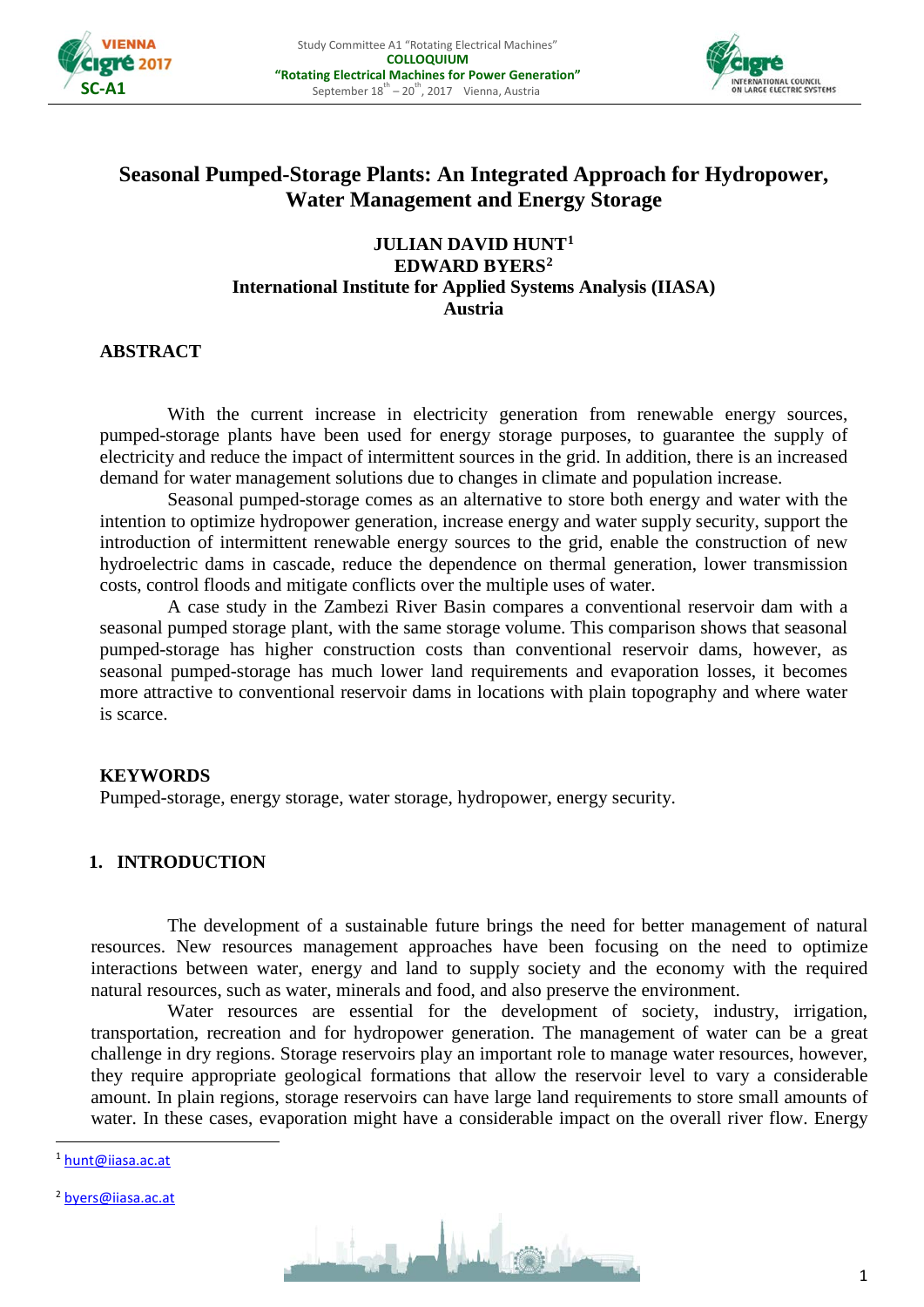



supply and management are also becoming more challenging with the introduction of intermittent renewable sources of energy such and wind and solar, thus there is a growing need for energy storage.

An interesting approach for optimizing the integration of water, energy and land resources is the usage of seasonal pumped-storage. Instead of building storage reservoirs on the main river, which causes more environmental impact and requires more land, a pump-station can store water from the main river in a reservoir parallel to the river. These reservoirs would require considerably less land to store the same amount of water and energy because the upper reservoir would vary 40 to 150 meters. SPS has been widely applied for combined energy and water storage in countries such as Austria [1]– [4] Switzerland [5]–[8]. Norway [9], [10], Sweden [11], [12] Canary Island [13], [14], Australia [15] and USA [12], [16].

### **2. PUMPED-STORAGE CYCLE TYPES**

In recent decades pumped-storage plants have been used in countries with inflexible thermalbased electricity generation systems, such as the USA, Japan, and Germany to store energy during the night when the demand for electricity is reduced and generate electricity during peak hours [17]. In countries with a hydrothermal electricity generation system, such as Austria, Switzerland, Norway, pumped-storage has operated in a seasonal cycle, storing water and energy during the summer and generating electricity during the winter [18].

Currently the world's electricity generation sector is going through a paradigm shift with the addition of renewable sources of energy to the grid. Some of these sources generate intermittent and variable amounts of energy, such as solar, wind [79], [80], ocean and run-of-the-river hydropower, which is increasing need for storing energy [21]. The cheapest approach for storing energy on a nationwide scale is by storing water [22].

[storage.](#page-1-0) 

[Table 1](#page-1-0) presents the different pumped-storage cycles available and the occasion when each pumpedstorage cycle type is used [23], [24]. The flexibility of a pumped storage plant depends largely on the size of the upper storage reservoir. The larger the storage, the more flexibly the plant can operate either over seasons or on a daily/weekly cycle. Pluri-annual pumped-storage (PAPS) plant have the largest upper reservoirs, and can thus perform the tasks of seasonal pumped-storage (SPS), weekly pumpedstorage (WPS), daily pumped-storage (DPS) plants. However, DPS plants cannot perform the tasks of WPS, SPS and PAPS plants because their water storage capacity is limited to one day's storage.

| Pumped-<br><b>Storage</b><br><b>Type</b>                     | <b>Reservoir</b><br><b>Volume</b><br>Size $(km^3)$ | <b>Operation</b><br><b>Mode</b> | Occasions when the pumped-storage type operates                        |  |
|--------------------------------------------------------------|----------------------------------------------------|---------------------------------|------------------------------------------------------------------------|--|
| Pluri-                                                       |                                                    | Pump                            | Annual surplus in hydroelectric generation.                            |  |
| annual                                                       |                                                    |                                 | Annual fuel prices cheaper than average.                               |  |
|                                                              | $100 - 5$                                          |                                 | Lower than average annual electricity demand.                          |  |
| <b>Pumped-</b><br><b>Storage</b>                             |                                                    |                                 | Annual deficit in hydroelectric generation.                            |  |
| (PAPS)                                                       |                                                    |                                 | Generation Annual fuel prices more expensive than average.             |  |
|                                                              |                                                    |                                 | Higher than average annual electricity demand.                         |  |
|                                                              | $30 - 1$                                           | Pump                            | Rainy seasons or ice melting seasons, with high hydropower generation. |  |
|                                                              |                                                    |                                 | Summer, with high solar power generation.                              |  |
| <b>Seasonal</b><br><b>Pumped-</b><br><b>Storage</b><br>(SPS) |                                                    |                                 | Windy seasons, with high wind power generation.                        |  |
|                                                              |                                                    |                                 | Low demand season, when electricity demand reduces.                    |  |
|                                                              |                                                    |                                 | Dry period or freezing winters, with low hydropower generation.        |  |
|                                                              |                                                    |                                 | Generation Winter, with low solar power generation.                    |  |
|                                                              |                                                    |                                 | Not windy seasons, with low wind power generation.                     |  |

<span id="page-1-0"></span>Table 1: Different pumped-storage cycles types for meeting energy needs [25].

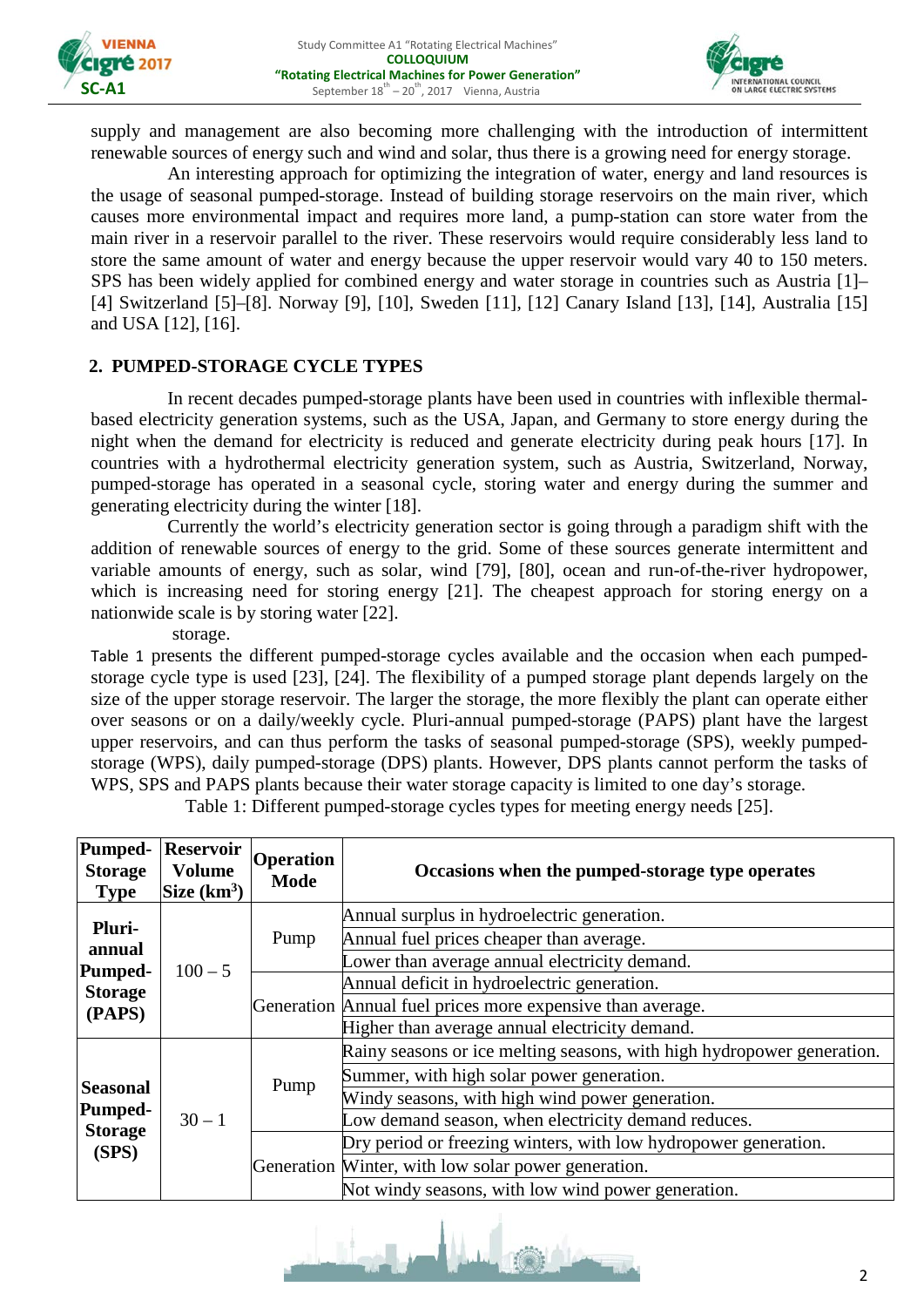



|                         |               |            | High demand season, when electricity demand increases.     |  |
|-------------------------|---------------|------------|------------------------------------------------------------|--|
|                         | $1 - 0.1$     | Pump       | During the weekends, when power demand reduces.            |  |
| <b>Weekly</b>           |               |            | Windy days, with high wind power generation.               |  |
| Pumped-                 |               |            | Sunny days, with high solar power generation.              |  |
| <b>Storage</b><br>(WPS) |               |            | During weekdays, when power demand increases.              |  |
|                         |               |            | Generation Not windy days, with low wind power generation. |  |
|                         |               |            | Cloudy days, with low solar power generation.              |  |
| <b>Daily</b>            |               | Pump       | Night, when electricity demand reduces.                    |  |
| <b>Pumped-</b>          | $0.1 - 0.001$ |            | Day, when there is solar power generation.                 |  |
| Storage                 |               | Generation | Day, when electricity demand increases.                    |  |
| (DPS)                   |               |            | Night, when there is no solar power generation.            |  |

[Figure 1](#page-2-0) shows the comparison between pumped-storage installed capacity sorted by different storage capacities in Germany, Austria and Switzerland [2]. Germany has mainly daily pumped-storage plants, while Switzerland and Austria have mostly monthly and seasonal pumpedstorage plants. This is because Germany had an inflexible thermal electricity generation based on coal and Switzerland and Austria have a hydrothermal electricity grid, with greater needs for seasonal storage. Weekly PS capacity in Austria and Switzerland are expected to increase due to the growing needs to store wind energy from European countries.



<span id="page-2-0"></span>

[Table 2](#page-3-0) compares the different pumped-storage cycles from a water perspective. The reservoir size for water storage purposes varies considerably with the storage requirements. For example, reservoirs can be planned to store water to regulate the flow of a main large river, or it can be built to supply water for a city or for industrial processes.

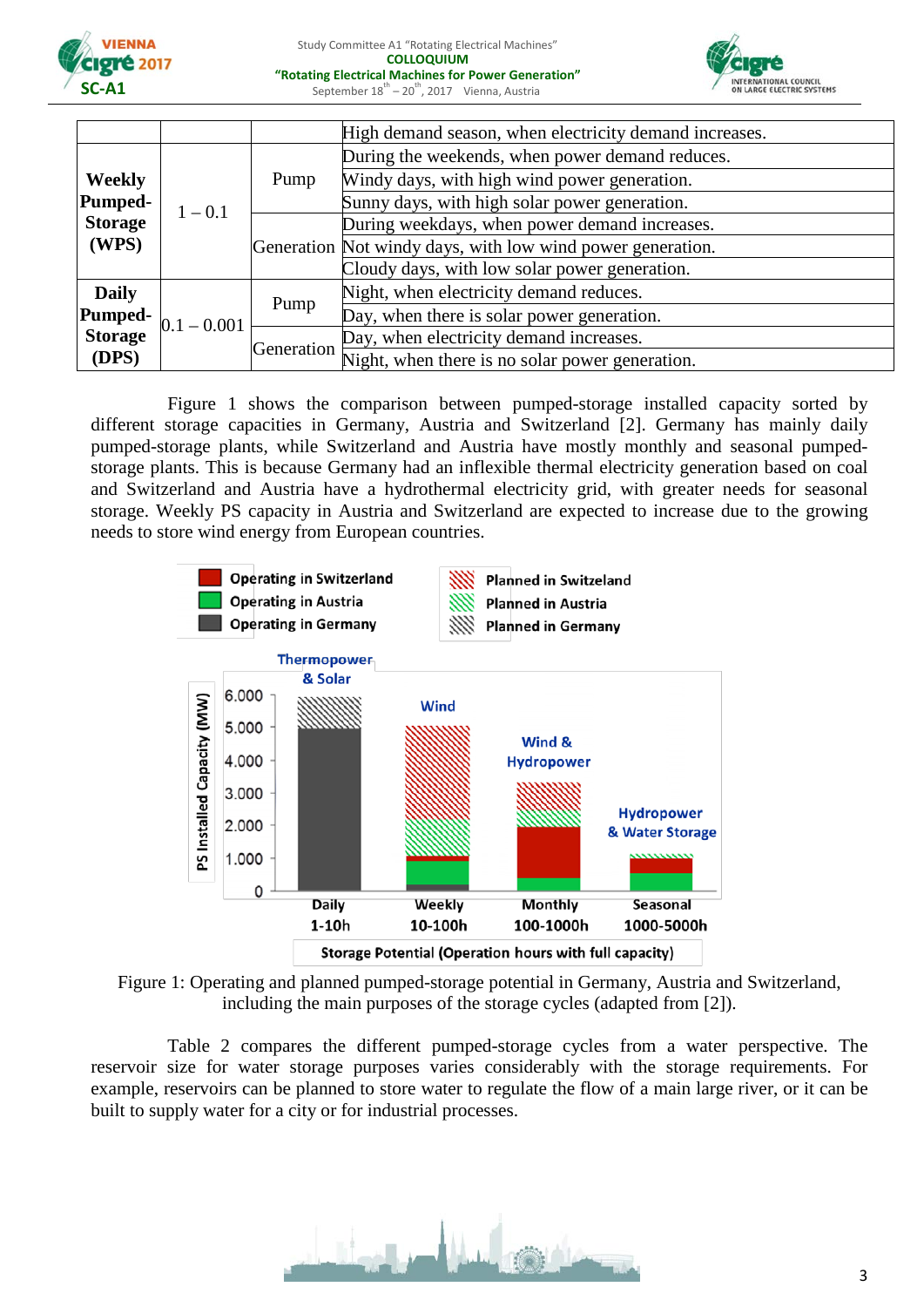



<span id="page-3-0"></span>

| <b>Pumped-Storage</b><br><b>Type</b> | <b>Operation</b><br><b>Mode</b> | Occasions when the pumped-storage type operates                         |  |  |
|--------------------------------------|---------------------------------|-------------------------------------------------------------------------|--|--|
| Pluri-annual                         | Pump                            | Annual surplus in water availability.                                   |  |  |
| <b>Pumped-Storage</b>                |                                 | Lower than average annual water demand.                                 |  |  |
| (PAPS)                               | Generation                      | Annual deficit in water availability.                                   |  |  |
|                                      |                                 | Higher than average annual water demand.                                |  |  |
| <b>Seasonal</b>                      | Pump                            | Rainy seasons or ice melting seasons, with high water availability.     |  |  |
| <b>Pumped-Storage</b><br>(SPS)       |                                 | Generation Dry period or freezing winters, with low water availability. |  |  |

Table 2: Different pumped-storage cycles types for meeting water needs.

The interesting aspect of pluri-annual and seasonal pumped-storage projects is that they can provide both energy (daily, weekly and seasonal cycles) and water storage services in a single project, as show in [storage.](#page-1-0) 

[Table 1](#page-1-0) and [Table 2.](#page-3-0) Given its low land requirements, SPS is an important alternative for balancing the water-energy-land nexus and should be given more focus.

#### **3. SEASONAL PUMPED-STORAGE PLANTS**

Some river basins have good water resources, but lack appropriate topography, or have other issues that impede the construction of effective storage reservoirs. In these cases, an alternative to store water and energy in the watershed is the creation of seasonal pumped-storage reservoirs. [Figure 2](#page-3-1) presents examples describing the comparison between the operation of conventional reservoir dams and seasonal pumped-storage plants. In conventional reservoir dams, all river flow is stored in the reservoir, if there is enough storage capacity. With SPS, on the other hand, the storage reservoir is parallel to the river basin and the inlet flow is limited to the SPS pumping capacity.



<span id="page-3-1"></span>Figure 2: Diagrams presenting (a) reservoir hydropower dams and (b) seasonal pumped-storage plant.

SPS consists of two reservoirs, a lower and an upper reservoir connected by a pump/turbine and tubes, as shown in [Figure 3.](#page-4-0) The lower reservoir should be a storage reservoir, but does not need to have a large storage capacity, a weekly or monthly storage capacity is enough to store water from the main river into the upper reservoir. The upper reservoir should have a large storage capacity so that it can store most of the water from the main river during the wet period, and possibly store water for multiple years, in case of droughts. Thus, most water will be stored in the upper reservoir and the lower

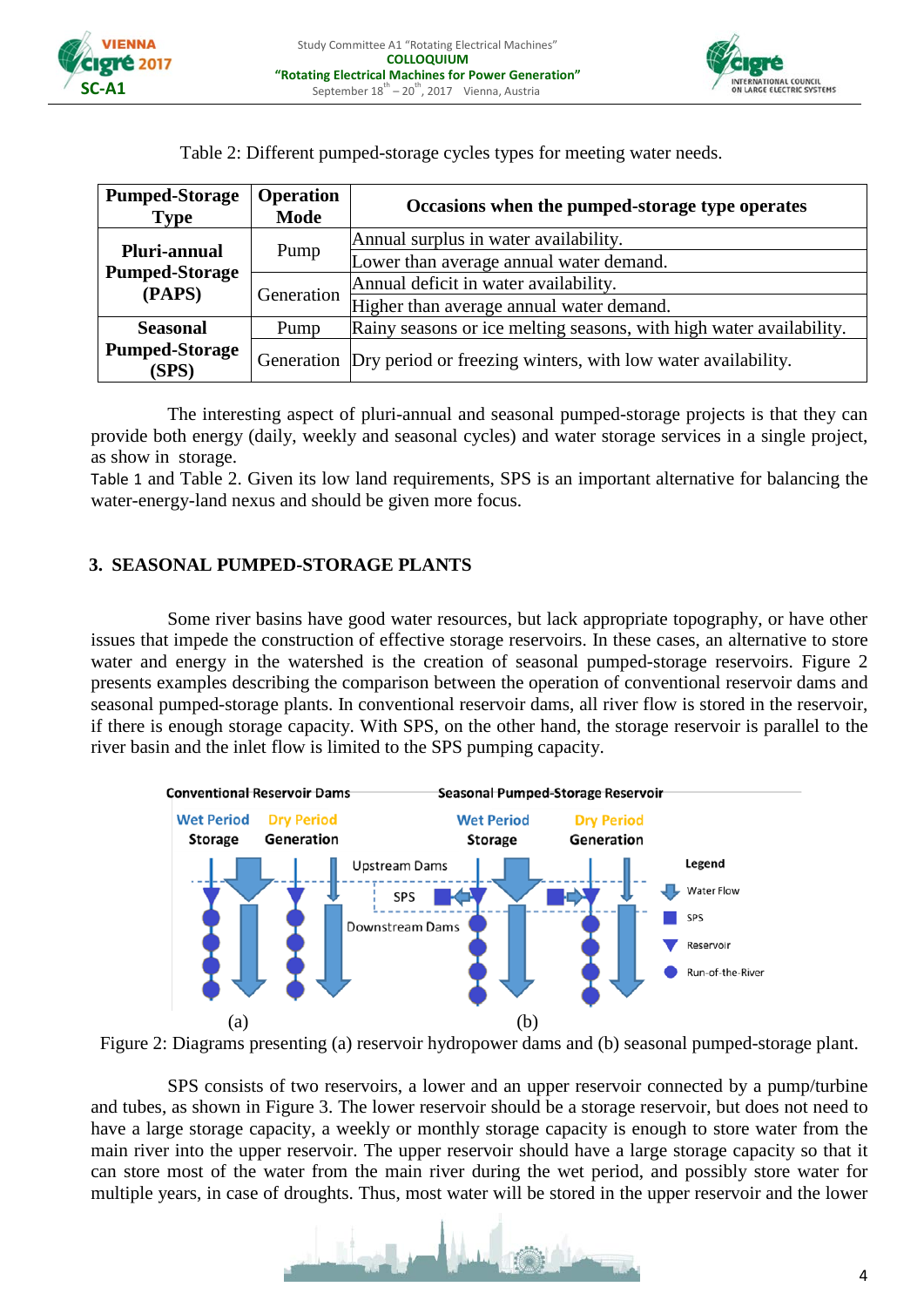



reservoir would reduce flow fluctuation in the main river so that the water can be pumped to the upper reservoir.

The water inflow in SPS reservoirs has two different sources. Either the water comes from the tributary river, due to precipitation and/or ice melting, as presented in [Figure 3,](#page-4-0) or it can come from pumping water from the lower reservoir. The water inflow sources to the existing SPS projects cited in this paper varies a considerably. In Austria, Switzerland, Norway and Sweden, around 50% of the water is pumped and the other 50% of the water comes from natural flow [26]. At the SPS projects in the USA, Australia and Canary Island, most of the water that enters the seasonal pumped-storage reservoir is pumped into the reservoir.



Figure 3: Diagram of a Seasonal Pumped-Storage plant.

<span id="page-4-0"></span>The upper reservoir of a SPS plant, usually allows for a large level variation from 40 to 150 meters, with the intention of reducing the land requirement for water and energy storage. This low flooded and high level variation results in a low evaporation per water storage ratio. This makes SPS suitable for regions where evaporation has a large impact on water management.

Seasonal pumped-storage with high reservoir level variations became viable with the development of variab[le speed pump/turbines, as they allow greater variation on the](#page-4-1)  pumping/generation head.

[Table](#page-4-1) 3 presents pumped-storage sites with high pumping/generation head variations. The highest pumping/generation head variation percentage in

[Table](#page-4-1) 3 is 42.5%. This paper assumes pumping/generation head variation percentage of 50% in the development of SPS projects. This is a large value and could be reduced, however a reduction would affect the designed parameters, specially storage capacity and the operational flexibility of the SPS plants. The increase in variable speed pump/turbine manufacturing due to the increase in intermittent renewable sources of energy could contribute to the improvement of the technology and lower its cost, which would also increase the viability of SPS. Another alternative to further increase the head variation of a SPS plant is to arrange two pump-turbines to operate in series when pumping head in small and operated them in parallel when pumping head is high [27].

<span id="page-4-1"></span>

| <b>Name</b>           | <b>Units</b> | Head $(m)$  | <b>Head</b><br>$\vert$ Variation (m) Percent (%) | <b>Variation</b> | <b>Power</b><br>(MW) | Speed (rpm)      | Country     |
|-----------------------|--------------|-------------|--------------------------------------------------|------------------|----------------------|------------------|-------------|
| <b>Nant de Drance</b> | 6            | $250 - 390$ | 140                                              | 35.9             | 157                  | $428.6 + - 7\%$  | Switzerland |
| Linthal               | 4            | $560 - 724$ | 164                                              | 22.7             | 250                  | $500 + -6\%$     | Switzerland |
| <b>Tehri</b>          |              | $127 - 221$ | 94                                               | 42.5             | 255                  | $230.8 + -7.5\%$ | India       |

Table 3: Pumped-storage sites with high pumping/generation head variation [28], [29].

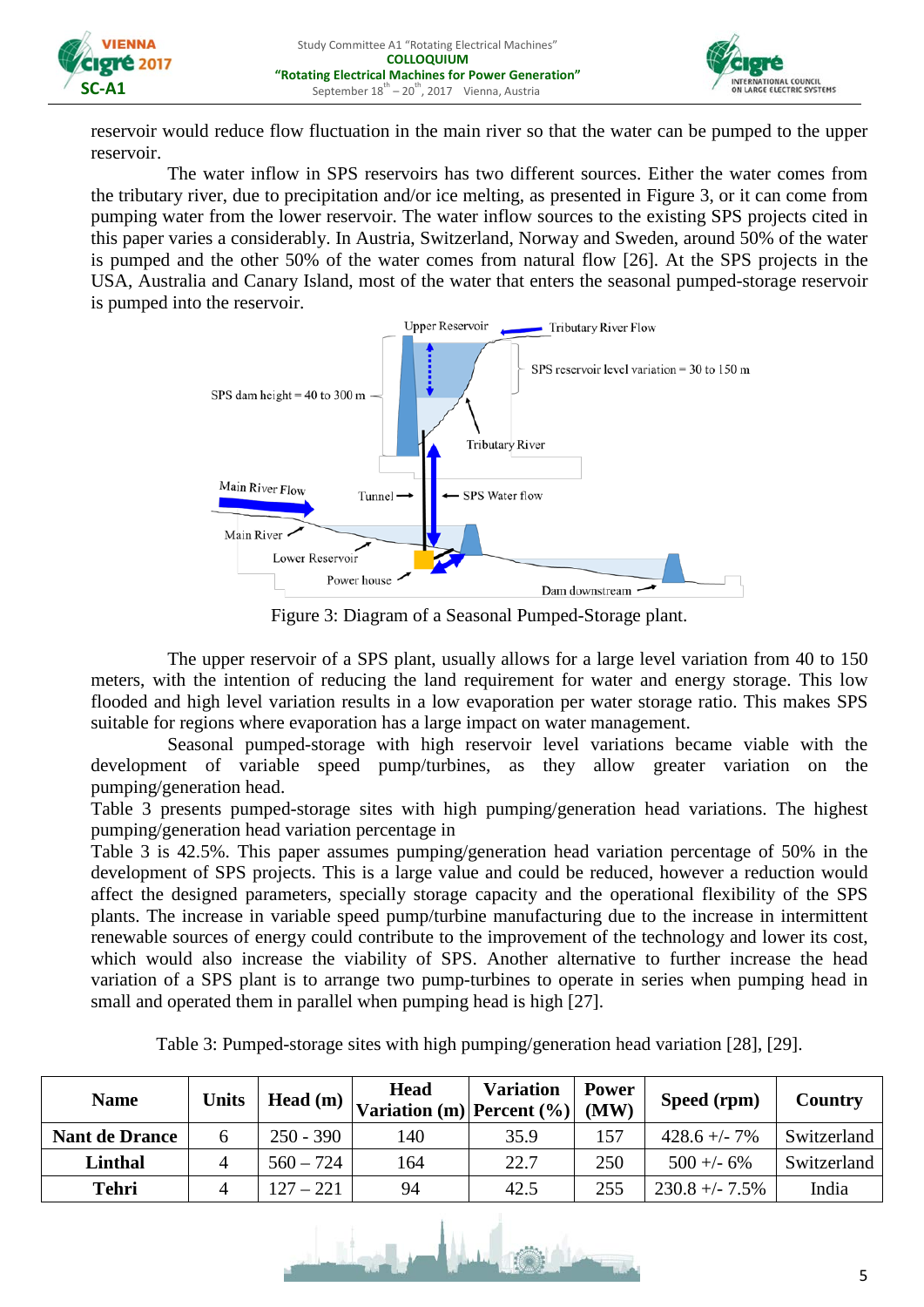| VIENNA<br>Veigré 2017<br>$SC-A1$ | Study Committee A1 "Rotating Electrical Machines"<br><b>COLLOQUIUM</b><br>"Rotating Electrical Machines for Power Generation"<br>September $18^{th} - 20^{th}$ , 2017 Vienna, Austria | INTERNATIONAL COUNCIL<br>ON LARGE ELECTRIC SYSTEMS |
|----------------------------------|---------------------------------------------------------------------------------------------------------------------------------------------------------------------------------------|----------------------------------------------------|
|                                  |                                                                                                                                                                                       |                                                    |

| --<br>.imberø<br>------ | <br>$\sim$<br>$\sim$ $\sim$ $\sim$<br>∽<br><u>ے ب</u> | $\sim$ $\sim$<br>ำ<br>1 J J | $\overline{\phantom{a}}$<br>36.8 | $\sim$<br>40<br>᠇<br>- | ററ<br>. .<br>т∠∪.∖ | $330 + 44$<br>Ausula |
|-------------------------|-------------------------------------------------------|-----------------------------|----------------------------------|------------------------|--------------------|----------------------|
|                         |                                                       |                             |                                  |                        |                    |                      |

[Figure 4](#page-5-0) presents a comparison of the water, energy and land nexus between CRD and SPS. Assuming the same water availability in the river, SPS would require less land to store the same amount of water. In addition, the energy storage potential of the water would increase with SPS as the water has to the pumped up during the storage process, further increasing the potential energy of the water.



\*Depending on the setup, SPS can increase hydropower on the cascade, generating more energy than it consumes.

Figure 4: Water, energy, land nexus comparison between CRD and SPS.

<span id="page-5-0"></span>The design and implementation of SPS can vary according to the requirements for water and energy storage, depending on the available topography. SPS projects with high-energy storage requirements and low water storage requirements should be implemented with high pumping/generation heads to maximize electricity storage. Projects with low energy storage requirements and high water storage requirements should be implemented with low pumping/generation heads.

[Table 4](#page-5-1) presents examples of the water flows which demands 100 MW pumping capacity with different pumping/generation heads, assuming a 90% generation efficiency. This water flow could be stored in a reservoir or transposed to another river. Equation 1 presents the relation between the energy required for pumping and the water flow into the storage reservoir.

Eq. 1: *Pumping Capcity (MW)* = Water Storage Flow 
$$
\left(\frac{kg}{s}\right)
$$
 × Head (m) × g  $\left(\frac{m}{s^2}\right)$  ×  $\eta$  (%) × 10<sup>6</sup>

<span id="page-5-1"></span>Where  $\mathcal{G}$  is the acceleration of gravity (9.81 m/s2) and  $\mathcal{E}$  is the pumping efficiency, which is assumed to be 90% [30].

|                             | Pumping/Generation Head |                 |                 |                 |       |
|-----------------------------|-------------------------|-----------------|-----------------|-----------------|-------|
|                             | 50 <sub>m</sub>         | $100 \text{ m}$ | $200 \text{ m}$ | $500 \text{ m}$ | 800 m |
| Pumping Capacity (MW)       | 100                     | 100             | 100             | 100             | 100   |
| Water Storage Flow $(m3/s)$ | 226                     | 113             | 56.6            | 22.7            | 14.2  |

Table 4: Comparison between water flow and pumping capacity in SPS plants.

A SPS plant built mainly for water management services, such as, flood control, water supply, waterway transport, inter-basin transfer, and hydropower optimization should have a low pumping/generation head so that it can pump large amounts of water with little energy. A SPS plant built mainly for peak hour generation, renewable energy intermittency storage, transmission

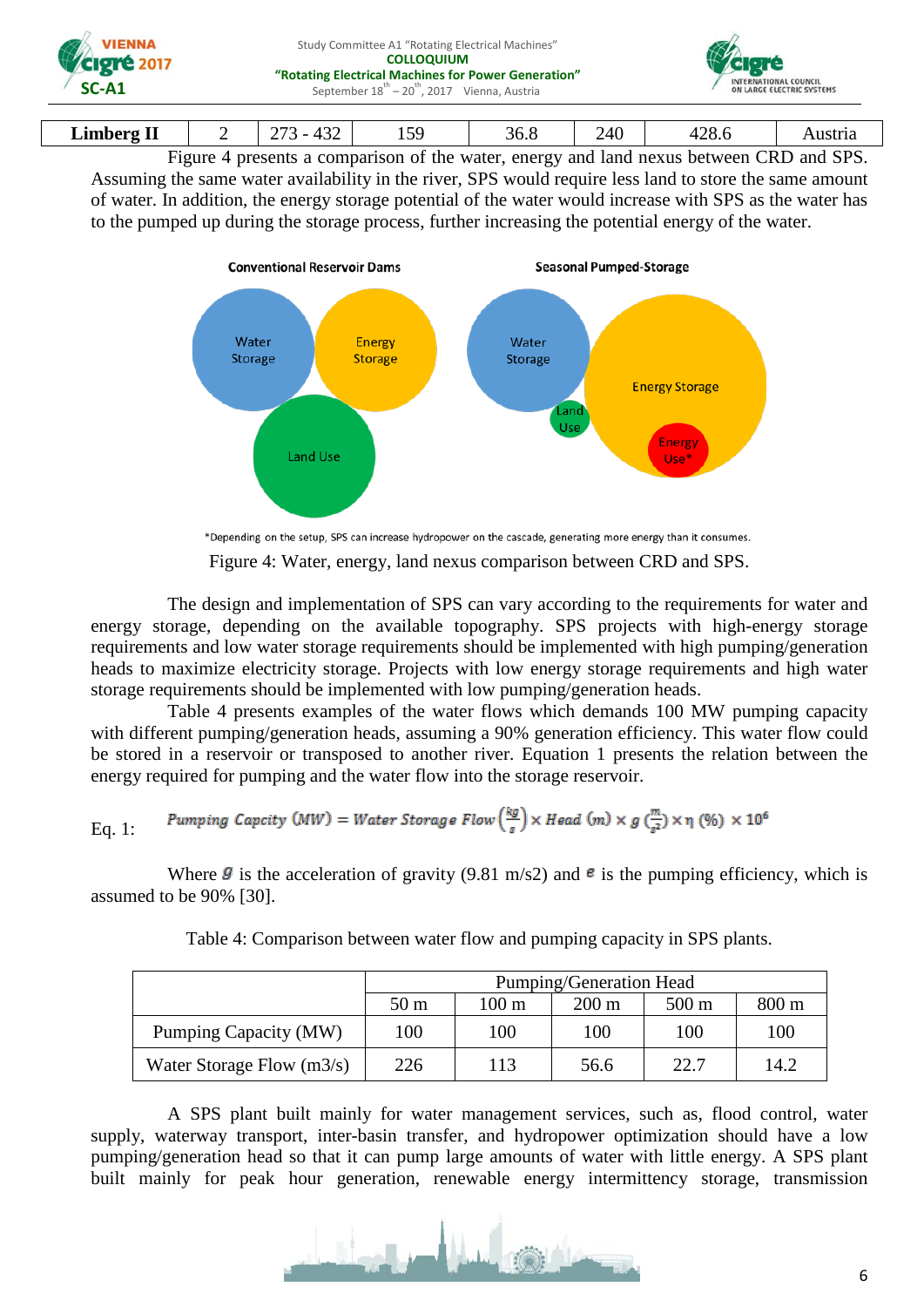



optimization, energy supply security and hydropower generation should have a high pumping/generation head so that it can store large amounts of energy with little water, land and lower costs. Note that for hydropower optimization the pumping/generation head should be small because pumping losses should be minimized and most of the hydroelectric gain should happen in the dams in cascade downstream of the SPS plant. Evaporation reduction requires a high reservoir level variation with the intent of reducing the evaporation area/water stored ratio. In order to design multi-purpose optimal SPS projects, all services should be included into the SPS design in order to find the appropriate pumping/generation head. Alternatively, two or more smaller SPS plants could be built, some with high pumping/generation head and others with low pumping/generation head for a better combinat[ion of these services.](#page-6-0) 

[Table](#page-6-0) 5 presents examples of multi-purpose SPS applications and how well they work with different pumping/generation heads. Some of these applications need not involve a strictly seasonal operation, i.e. filling up in six months and emptying in the other six months. It also considers applications in which the upper reservoir stores larges amount of water for several years, in case of a drought, and other applications. Note that medium and low pumping/generation heads can also be used for intermittent renewable generation storage or peak generation, however with a small and medium contribution, respectively. Examples of SPS projects are found in Austria [1]–[4] Switzerland [5]–[8]. Norway [9], [10], Sweden [11], [12] Canary Island [13], [14], New Zealand [31], Iceland [32], Canada [33], [34] and Brazil [35]–[37], Australia [15], USA [12], [16].



<span id="page-6-0"></span>Table 5: Main characteristics of multi-purpose SPS applications and their respective ideal pumping/generation heads.

small contribution, "••" represents a medium contribution, "•••" represents a high contribution.

### **4. COMPARISON OF CUANDO CRD AND SPS**

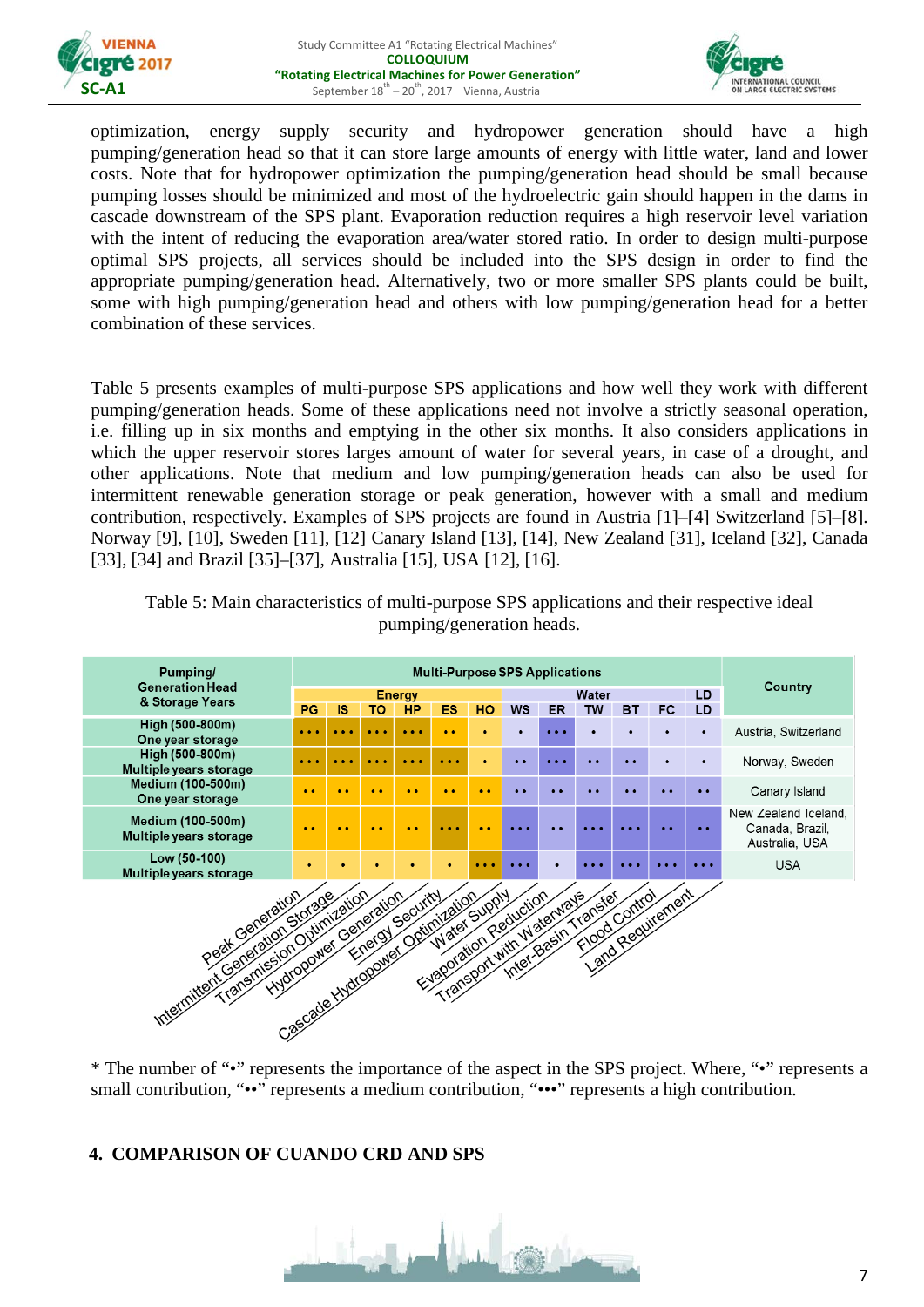



This section compares the proposal of a conventional reservoir dam (Cuando CRD) and a seasonal pumped-storage plant (Cuando SPS) in the Zambezi watershed, in Angola [\(Figure 5\)](#page-7-0). The Cuando River has high seasonal flow and annual precipitation varies considerably, thus a large pluriannual storage is required for better water management of the basin. Both proposed reservoirs were designed to store the same amount of water with the intention of storing water from years with high precipitation for drought years.



Figure 5: Cuando CRD and SPS plats at the Zambezi region [38].

<span id="page-7-0"></span>The proposed Cuando SPS plant consists of 12 km tunnel, 5 km of channels that takes water from Cuando River, at an altitude of 1090 meters, and stores it in the Cuando SPS reservoir, as shown in [Figure 6.](#page-7-1) The reservoir requires a dam 2 km long and 90 m high and has a water level variation of 60 meters. The Cuando CRD consist of a dam 40 meters high and 4 km long and has a water level variation of 20 meters.



Figure 6: Proposed Cuando CRD and SPS in the Cuando River.

<span id="page-7-1"></span>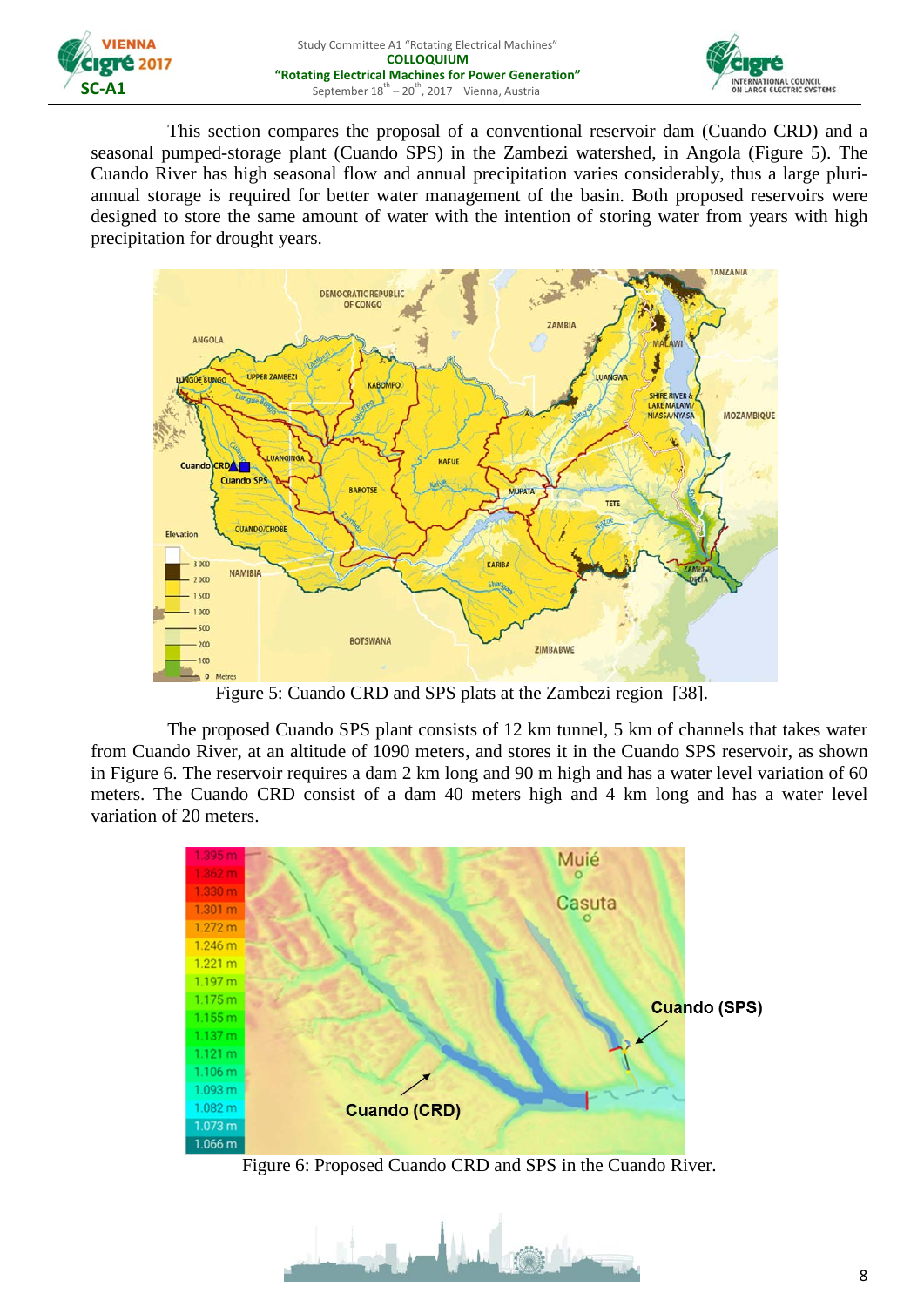



The required pumping/generation capacity, to store 50% of the average annual flow of the main river in 6 months, operating at 70% capacity, is 103 MW. This would allow the reservoir to fill up around 36% in the wet period. If the Cuando SPS plant were also designed to store energy from intermittent renewable energy sources and/or for peak hour generation, the capacity of the plant would have to increase to, for example, 600 MW in order to give it more operational flexibility to the plant. The pump-turbines would then be used for seasonal, weekly and daily storage cycles according to the energy and water storage needs. [Table 6](#page-8-0) presents a comparison between the Cuando CRD and Cuando SPS.

<span id="page-8-0"></span>As the Cuando SPS does not have a reservoir dam in the main river and the plant would also be used to store intermittent renewable sources, a lower regulating reservoir, with a small water storage volume, is required for daily and weekly storage cycles. This reduces the impact of the SPS operation on the Cuando river flow, i.e., the seasonal storage cycle between the upper reservoir and the river will not be affected by the daily and weekly cycles between the upper and lower reservoirs of the SPS plant.

| <b>Characteristics</b>                    | <b>Cuando CRD</b> | <b>Cuando SPS</b> |  |
|-------------------------------------------|-------------------|-------------------|--|
| Maximum level (m)                         | 1140              | 1210              |  |
| Minimum level (m)                         | 1120              | 1150              |  |
| Level variation (m)                       | 20                | 60                |  |
| Downstream level (m)                      | 1100              | 1120              |  |
| Upstream level (m)                        |                   | 1240              |  |
| Minimum pumping height (m)                | 20                | 75                |  |
| Dam height (m)                            | 40                | 90                |  |
| Dam Lenght (km)                           | 4                 | 2                 |  |
| Tube (km)                                 |                   | $12 + 5$ Chan     |  |
| Maximum Flooded area (km <sup>2</sup> )   | 559.8             | 131.7             |  |
| Minimum Flooded area (km <sup>2</sup> )   | 279.9             | 73.2              |  |
| <b>Floded area variation ratio</b>        | $\overline{2}$    | 1.8               |  |
| Useful stored volume (km <sup>3</sup> )   | 4.4784            | 4.48              |  |
| Average flow $(m^3/s)$                    | 80.0              | 82.6              |  |
| 50% of Total Flow (km <sup>3</sup> /year) | 1.23              | 1.27              |  |
| Ratio with useful stored volume           | 3.64              | 3.52              |  |
| 100% of flow ( $km^3$ /year)              | 2.46              | 2.54              |  |
| Ratio with seful stored volume            | 1.82              | 1.76              |  |
| Catchment (km <sup>2</sup> )              | 30509             | 30509             |  |
| Power capacity (MW)                       | 26                | 103               |  |

Table 6: Comparison between Cuando CRD and SPS reservoirs

[Figure 7](#page-9-0) presents an extended comparison of the costs and gains from the Cuando CRD and SPS plants. This analysis compares costs in both storage alternatives if they were built from scratch. It should be noted that other gains such as transmission optimization, electricity grid ancillary services (frequency adjustment, harmonics reduction) was not included in the analysis and would additionally contribute to the viability of the projects.

As the costs of Cuando CRD adds up to \$USD 1.13 billion and the revenues to \$USD 1.27 b, the overall revenues of Cuando CRD are higher than its costs only by \$USD 0.13 b. A profitable and sustainable solution would be to construct Cuando SPS operating with only seasonal cycle or with seasonal, weekly and daily cycles. This would provide water supply, store energy from intermittent source and for peak generation and greatly reduce surrounding environmental impacts. Comparing the costs (\$USD 0.73 b) and revenues (\$USD 1.17 b) of the Cuando SPS project with only seasonal cycle, it was found an overall profit of \$USD 0.43 b. On the other hand, Cuando SPS with seasonal, weekly and daily cycles costs \$USD 1.70 b and has \$USD 3.18 b which results in an overall profit of \$USD 1.48 b. This shows that SPS is a more viable alternative to store energy and water in the Cuando River at the Zambezi River Basin then CRD.

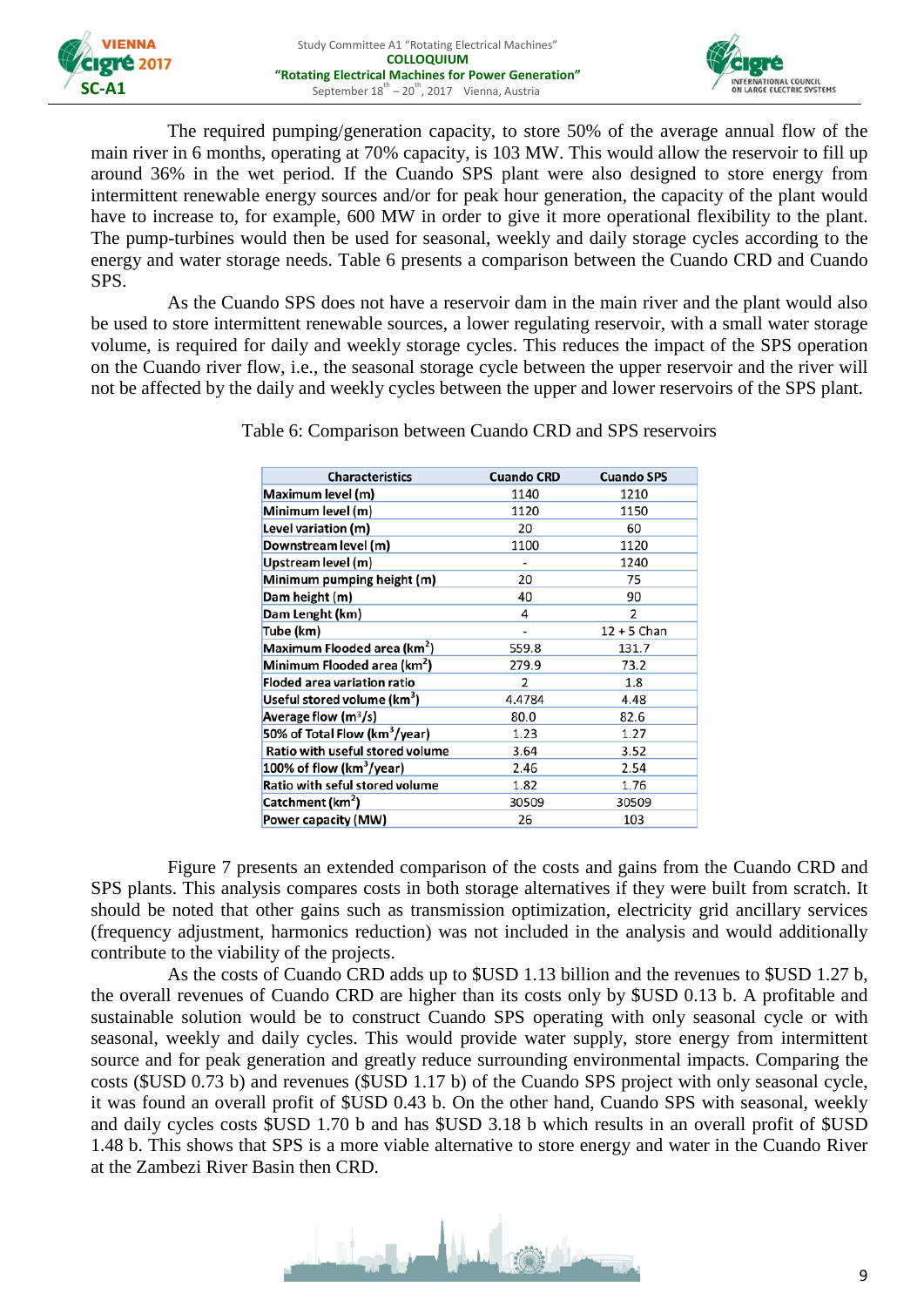

Study Committee A1 "Rotating Electrical Machines" **COLLOQUIUM "Rotating Electrical Machines for Power Generation"** September  $18^{th} - 20^{th}$ , 2017 Vienna, Austria





Figure 7: Overall cost estimates for Cuando CRD and SPS after 40 years.

The assumptions applied in [Figure 7](#page-9-0) are detailed below:

- <span id="page-9-0"></span>- Capital costs estimates, such as dam, tunnel, pump-turbines, generator, transformer, control systems, miscellaneous equipment, underground power station, were calculated using [39].
- O&M costs were assumed to be 2% of the investment costs per year of operation, not including land costs [40].
- It is assumed a 40 years plant operation, 4.5% interest rate, which accounts to a discount factor of 18.4 years. The discount factor is applied to "Electricity Generation", "Peak Hour Generation", "Intermittent Generation Storage", "Water Storage", "Electricity Lost in PS", "Evaporation" and "O&M" costs.
- Land cost is estimated to be 4,100 \$USD/ha, which also includes reservoir preparation.
- Electricity cost outside peak hours is estimated to be \$USD 40/MWh.
- Electricity cost during peak hours is estimated to be \$USD 160/MWh.
- Efficiency of the pumped storage process is 80%.
- The Cuando SPS with 600 MW operation integrates several applications. The capacity factor is divided in: 0.35 for seasonal storage, 0.163 for intermittent renewables storage and 0.13 for peak hour generation, which results in a 0.64 final capacity factor.
- The water cost assumed in this analysis is  $0.05$  \$USD/m<sup>3</sup>. For comparison reasons, note that the cost of desalinated water is in the order of  $1.00 \text{ SUSD/m}^3$ .
- The yearly average evaporation is assumed to be 168 mm/m<sup>2</sup> month and the operational flooded area is assumed to be the average between the minimum and maximum flooded areas.

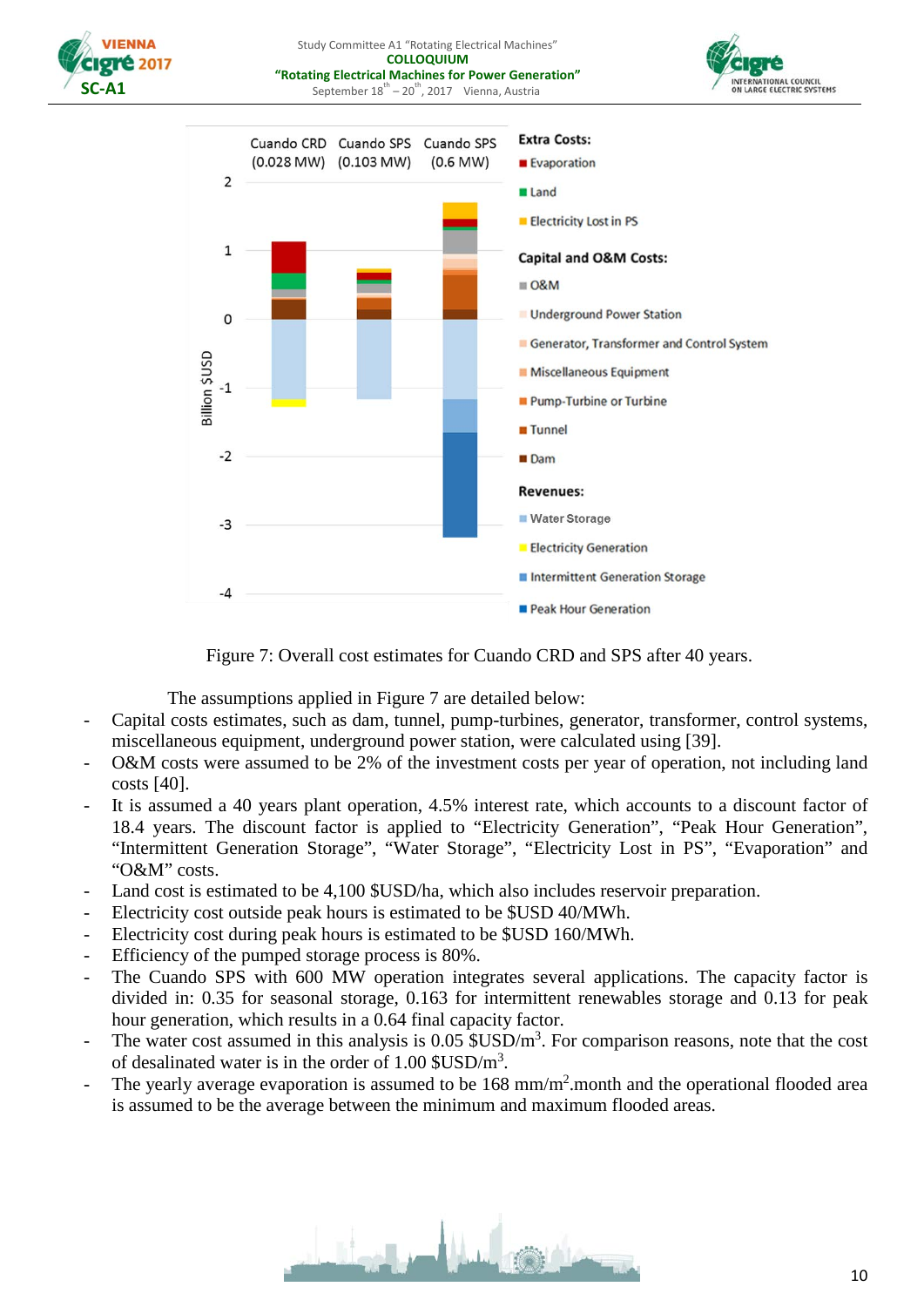



## **5. CONCLUSIONS**

This article presented a comparison of conventional reservoir dams and seasonal pumpedstorage dams. It was found that the main benefits of seasonal pumped-storage reservoirs are the small flooded areas and evaporative losses, whilst providing water and energy storage in locations where conventional reservoir dams are not viable. The main challenge for SPS plants is the inlet flow limitation of the SPS pumping capacity, the tunneling for pipelines, and the larger dam required, which might result in higher investment costs than CRD. However, the considerable reduction in land and evaporation costs can make SPS plants viable. In our analysis, we concluded that the Cuando CRD contributes to smaller overall gains when compared to Cuando SPS with seasonal cycle and Cuando SPS with multiple storage cycles.

Given the increased awareness and understanding of important water-energy-land nexus interactions, our findings suggest that seasonal pumped-storage can be a favorable and sustainable alternative for managing water and energy systems with low land requirements and evaporation losses.

## **6. BIBLIOGRAPHY**

- [1] J. Kathan, T. Esterl, F. Leimgruber, and B. Helfried, "Pumpspeicher Römerland," 2012.
- [2] A. Weber, T. Beckers, S. Feuß, C. von Hirschhausen, A. Hoffrichter, and D. Weber, "Potentiale zur Erzielung von Deckungsbeiträ- gen für Pumpspeicherkraftwerke in der Schweiz, Österreich und Deutschland," Berlin, 2014.
- [3] M. Ehteram *et al.*, "Optimization of Chain-Reservoirs' Operation with a New Approach in Artificial Intelligence," *Water Resour. Manag.*, vol. 31, no. 7, pp. 2085–2104, 2017.
- [4] B. Wagner, C. Hauer, A. Schoder, and H. Habersack, "A review of hydropower in Austria: Past, present and future development," *Renew. Sustain. Energy Rev.*, vol. 50, pp. 304–314, 2015.
- [5] Verband Schweizerischer Elektrizitatsunternehmen, "Die Rolle der Pumpspeicher in der Elektrizitätsversorgung," 2013.
- [6] V. L. Geisseler and S. Vogel, "Die Geschichte der Schweizer Wasserkraft," in *Gewässerkunde*, vol. 662, Bern: Geogräphisches Institut, Universität Bern, 2016.
- [7] R. Pfammatter and M. Piot, "Situation und Perspektiven der Schweizer Wasserkraft," Baden, 2014.
- [8] H. Glauser, "Pumpspeicherung, CO2 und Wirtschaftlichkeit: am Beispiel der Kraftwerke Oberhasli," Zurich, 2004.
- [9] O. Torres, "Life cycle assessment of a pumped storage power plant," Trondheim, 2011.
- [10] E. Solvang *et al.*, "Norwegian hydropower for large scale electricity balancing needs Pilot study of technical, environmental and social challenges," Trondheim, 2014.
- [11] F. Ess, L. Haefke, J. Hobohm, F. Peter, and M. Wünsch, "Bedeutung der internationalen Wasserkraft-Speicherung für die Energiewende," Berlin, 2012.
- [12] US Army Corps of Engineers, "Columbia River & Tributaies Pacific Northwest Regional Pumped-Storage Study," 1980.
- [13] C. Bueno and J. A. Carta, "Wind powered pumped hydro storage systems, a means of increasing the penetration of renewable energy in the Canary Islands," *Renew. Sustain. Energy Rev.*, vol. 10, no. 4, pp. 312–340, 2006.
- [14] U. Portero, S. Velázquez, and J. A. Carta, "Sizing of a wind-hydro system using a reversible hydraulic facility with seawater. A case study in the Canary Islands," *Energy Convers. Manag.*, vol. 106, pp. 1251–1263, 2015.
- [15] Snowy Mountains Hydro-Electric Authority, *The Snowy Mountains Scheme: A National Engineering Landmark*. Talbingo: Minister for Resources, 1990.
- [16] Central Arizona Project, "2013 Annual Water Quality Report," Phoenix, 2014.
- [17] S. Rehman, L. M. Al-Hadhrami, and M. M. Alam, "Pumped hydro energy storage system: A